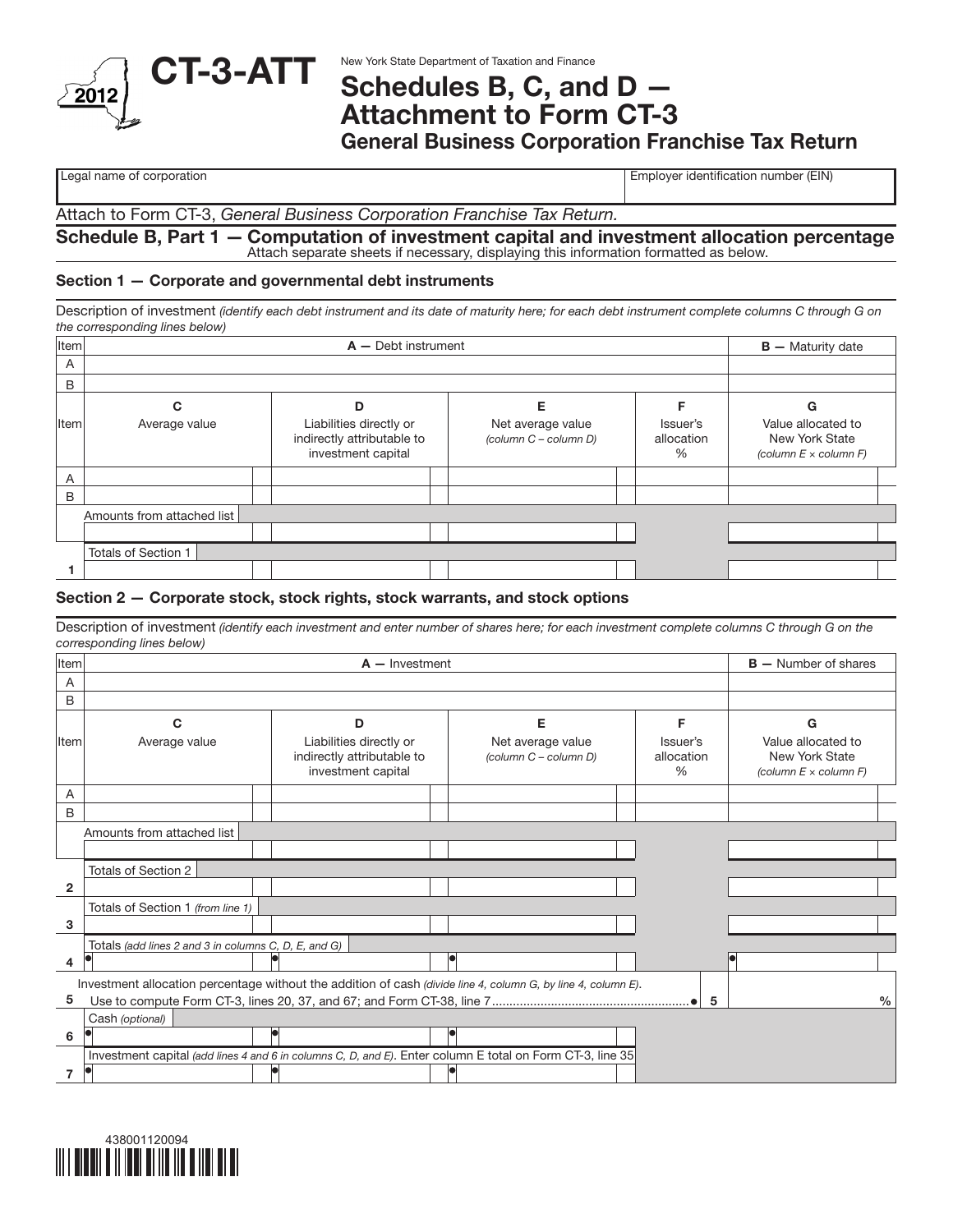#### Schedule B, Part 2 — Computation of investment income before allocation *(see instructions)*

|                                                                                                                           |  |  | - 9 |  |
|---------------------------------------------------------------------------------------------------------------------------|--|--|-----|--|
|                                                                                                                           |  |  |     |  |
|                                                                                                                           |  |  | 11  |  |
|                                                                                                                           |  |  |     |  |
|                                                                                                                           |  |  |     |  |
|                                                                                                                           |  |  |     |  |
| 15 Interest deductions directly attributable to investment capital                                                        |  |  |     |  |
| 16 Noninterest deductions directly attributable to investment capital $\bullet$ 16                                        |  |  |     |  |
| 17 Interest deductions indirectly attributable to investment capital • 17                                                 |  |  |     |  |
| 18 Noninterest deductions indirectly attributable to investment capital • 18                                              |  |  |     |  |
|                                                                                                                           |  |  | 19  |  |
|                                                                                                                           |  |  | -20 |  |
|                                                                                                                           |  |  |     |  |
| 22 Investment income before allocation (subtract line 21 from line 20; enter here and on Form CT-3, line 18) $\bullet$ 22 |  |  |     |  |
|                                                                                                                           |  |  |     |  |

# Schedule C, Part 1 — Income from subsidiary capital

## Schedule C, Part 2 — Computation and allocation of subsidiary capital base and tax

Include all corporations, except a DISC, in which you own more than 50% of the voting stock. Attach separate sheets if necessary, displaying this information formatted as below.

A — Description of subsidiary capital *(list the name of each corporation and the EIN here; for each corporation complete columns B through G on the corresponding lines below)*

| Item      | Name                                    |                                                            |                                                                                                      |                                                    |                                     | <b>EIN</b>                                                           |
|-----------|-----------------------------------------|------------------------------------------------------------|------------------------------------------------------------------------------------------------------|----------------------------------------------------|-------------------------------------|----------------------------------------------------------------------|
| A         |                                         |                                                            |                                                                                                      |                                                    |                                     |                                                                      |
| В         |                                         |                                                            |                                                                                                      |                                                    |                                     |                                                                      |
| C         |                                         |                                                            |                                                                                                      |                                                    |                                     |                                                                      |
| A<br>Item | в<br>$%$ of<br>voting<br>stock<br>owned | C<br>Average<br>value                                      | D<br>Liabilities directly or<br>indirectly attributable to<br>subsidiary capital                     | Е<br>Net average<br>value<br>(column C - column D) | F<br>Issuer's<br>allocation<br>$\%$ | Value allocated<br>to New York State<br>(column $E \times$ column F) |
| A         |                                         |                                                            |                                                                                                      |                                                    |                                     |                                                                      |
| B         |                                         |                                                            |                                                                                                      |                                                    |                                     |                                                                      |
| C         |                                         |                                                            |                                                                                                      |                                                    |                                     |                                                                      |
|           | Amounts from<br>attached list           |                                                            |                                                                                                      |                                                    |                                     |                                                                      |
|           |                                         | 27 Totals (add amounts in columns C and D)                 |                                                                                                      |                                                    |                                     |                                                                      |
|           | 27<br>ا ہ                               |                                                            |                                                                                                      |                                                    |                                     |                                                                      |
| 28        |                                         | Total net average value of subsidiary capital (add amounts |                                                                                                      |                                                    |                                     |                                                                      |
|           |                                         |                                                            |                                                                                                      |                                                    |                                     |                                                                      |
| 29        |                                         |                                                            |                                                                                                      |                                                    |                                     | 29                                                                   |
|           |                                         |                                                            | 30 Value of subsidiary capital included in column G of subsidiaries taxable under Tax Law            |                                                    |                                     |                                                                      |
|           |                                         |                                                            |                                                                                                      |                                                    |                                     | 30                                                                   |
|           |                                         |                                                            |                                                                                                      |                                                    |                                     |                                                                      |
|           |                                         |                                                            | 32 Subsidiary capital base tax (multiply line 31 by .0009; enter here, on Form CT-3, line 77, and on |                                                    |                                     |                                                                      |
|           |                                         |                                                            |                                                                                                      |                                                    | $\bullet$ 32                        |                                                                      |